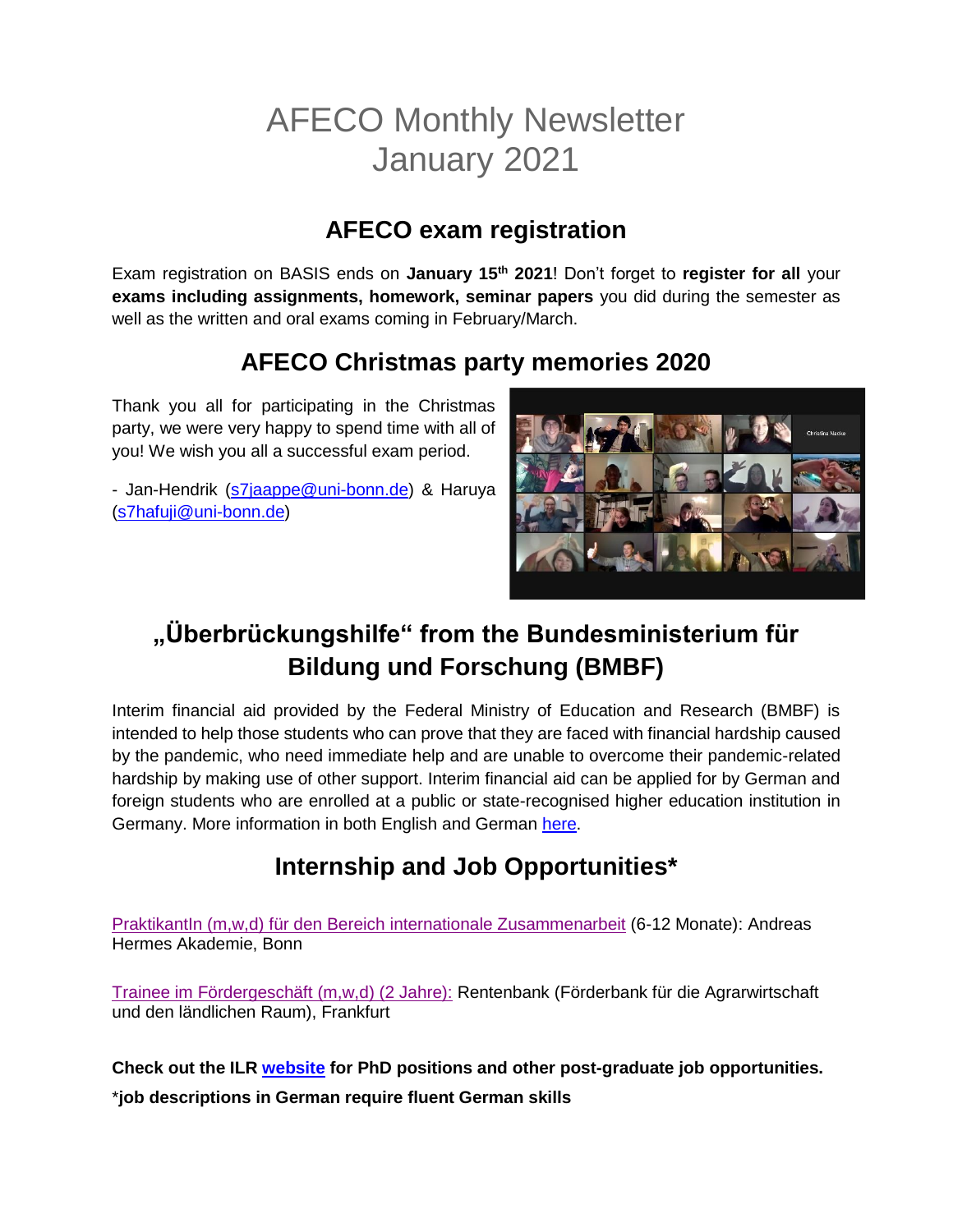#### **Testimonial: Lockdown Survival Tips**

We asked some AFECO students to share how they have been coping with the lockdown which we are all experiencing for the foreseeable future. Thank you to everyone who participated in this small survey, we hope some of these tips will be helpful to achieve some sense of normalcy in these unusual times.